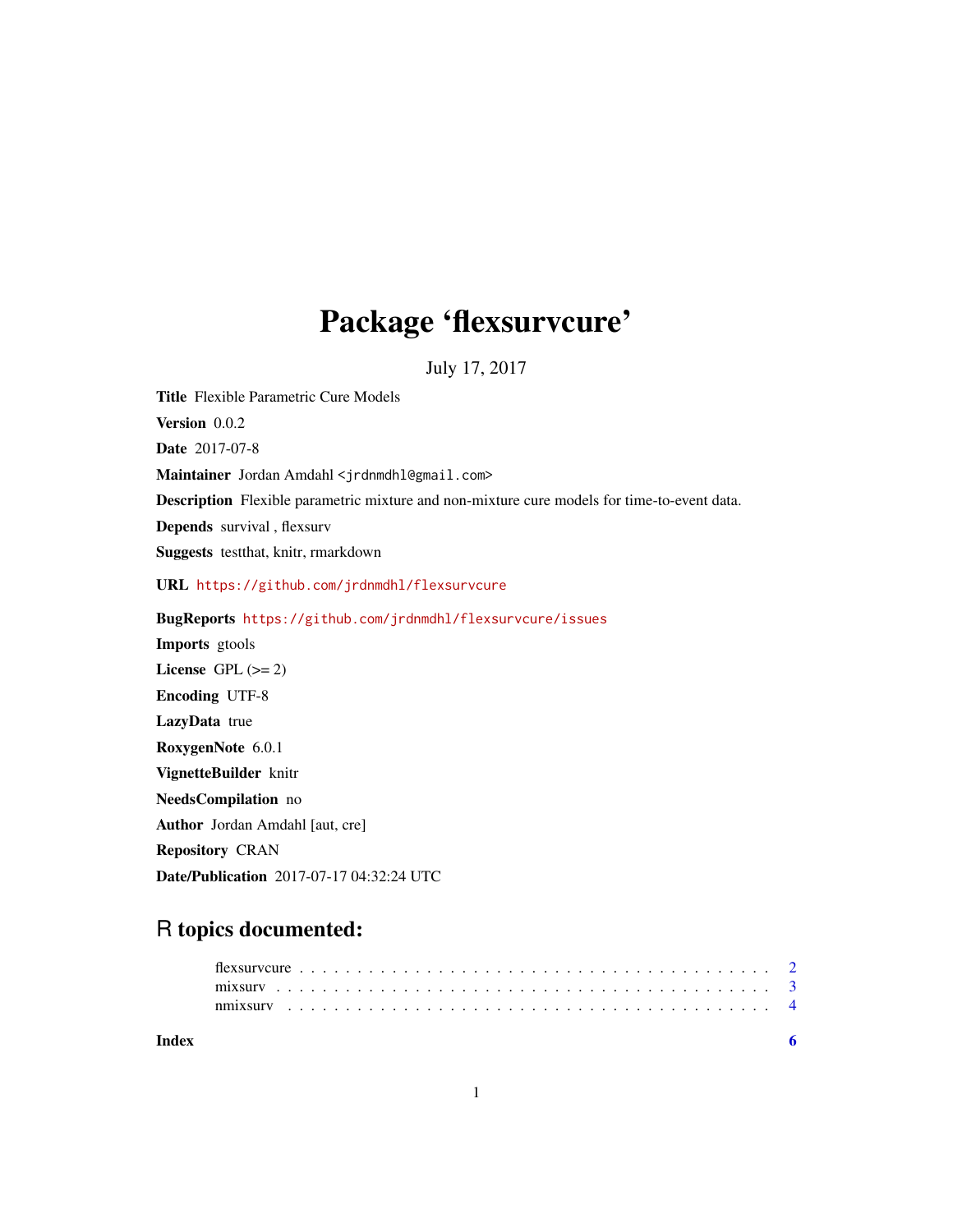### Description

Mixture and non-mixture cure models using flexible base distributions from the flexsurv package.

#### Usage

```
flexsurvcure(formula, data, weights, bhazard, subset, dist, na.action,
 link = "logistic", mixture = T, ...)
```
#### Arguments

| formula | A formula expression in conventional R linear modeling syntax. The response<br>must be a survival object as returned by the Surv function, and any covariates<br>are given on the right-hand side. For example,                                                                                                                   |
|---------|-----------------------------------------------------------------------------------------------------------------------------------------------------------------------------------------------------------------------------------------------------------------------------------------------------------------------------------|
|         | Surv(time, dead) $\sim$ age + sex                                                                                                                                                                                                                                                                                                 |
|         | Surv objects of type="right","counting", "interval1" or "interval2" are<br>supported, corresponding to right-censored, left-truncated or interval-censored<br>observations.                                                                                                                                                       |
|         | If there are no covariates, specify 1 on the right hand side, for example Surv(time, dead) $\sim$ 1.                                                                                                                                                                                                                              |
|         | By default, covariates are placed on the "theta" parameter of the distribution,<br>representing the cure fraction, through a linear model with the selected link<br>function.                                                                                                                                                     |
|         | Covariates can be placed on parameters of the base distribution by using the<br>name of the parameter as a "function" in the formula. For example, in a Weibull<br>model, the following expresses the scale parameter in terms of age and a treat-<br>ment variable treat, and the shape parameter in terms of sex and treatment. |
|         | Surv(time, dead) $\sim$ age + treat + shape(sex) + shape(treat)                                                                                                                                                                                                                                                                   |
|         | However, if the names of the ancillary parameters clash with any real functions<br>that might be used in formulae (such as $I(.)$ , or $factor(),$ then those functions<br>will not work in the formula. A safer way to model covariates on ancillary<br>parameters is through the anc argument to flexsurvreg.                   |
|         | survreg users should also note that the function strata() is ignored, so that<br>any covariates surrounded by strata() are applied to the location parameter.                                                                                                                                                                     |
| data    | A data frame in which to find variables supplied in formula. If not given, the<br>variables should be in the working environment.                                                                                                                                                                                                 |
| weights | Optional variable giving case weights.                                                                                                                                                                                                                                                                                            |
| bhazard | Optional variable giving expected hazards for relative survival models.                                                                                                                                                                                                                                                           |
| subset  | Vector of integers or logicals specifying the subset of the observations to be used<br>in the fit.                                                                                                                                                                                                                                |
| dist    | A string representing one of the built-in distributions of flexsurv. Surv(time, dead) $\sim$ age + treat, and                                                                                                                                                                                                                     |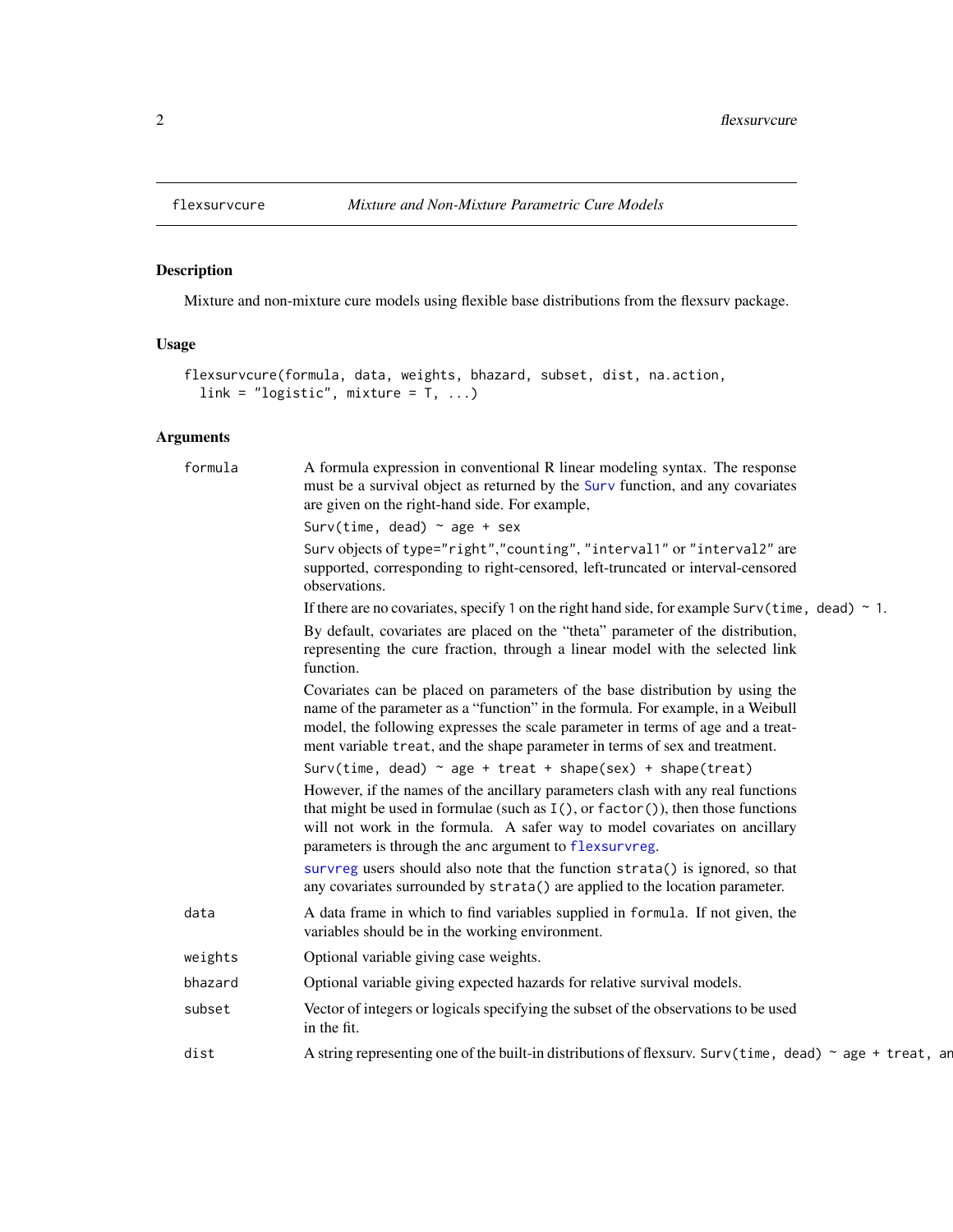#### <span id="page-2-0"></span>mixsurv 3

| na.action | a missing-data filter function, applied after any 'subset' argument has been used.<br>Default is options () \$na. action. |
|-----------|---------------------------------------------------------------------------------------------------------------------------|
| link      | A string representing the link function to use for estimation of the cure fraction.<br>Defaults to logistic.              |
| mixture   | optional TRUE/FALSE to specify whether a mixture model should be fitted.<br>Defaults to TRUE.                             |
| $\cdots$  | other arguments to be passed to flexsurvreg.                                                                              |

#### Details

This function works as a wrapper around [flexsurvreg](#page-0-0) by dynamically constructing a custom distribution using wrappers to the pdf and cdf functions.

In a parametric mixture model, it is assumed that there exists a group of individuals who experience no excess mortality, with the proportion of such individuals being given by the cure fraction parameter, and a parametric distribution representing the excess mortality for the remaining individuals.

By contrast, a parametric non-mixture model simply rescales an existing parametric distribution such that the probability of survival asymptotically approaches the cure fraction parameter as time approaches infinity.

#### Examples

```
flexsurvcure(Surv(rectime,censrec)~group, data=bc, dist="weibull", anc=list(scale=~group))
flexsurvcure(Surv(rectime,censrec)~group, data=bc, dist="lnorm", mixture = FALSE)
flexsurvcure(Surv(rectime,censrec)~group, data=bc, dist="weibull", link="loglog")
```
mixsurv *Mixture cure models*

#### Description

Probability density, distribution, quantile, random generation, hazard cumulative hazard, mean, and restricted mean functions for generic mixture cure models. These distribution functions take as arguments the corresponding functions of the base distribution used.

#### Usage

```
pmixsurv(pfun, q, theta, ...)
hmixsurv(dfun, pfun, x, theta, ...)
Hmixsurv(pfun, x, theta, ...)
dmixsurv(dfun, pfun, x, theta, ...)
qmixsurv(pfun, p, theta, ...)
```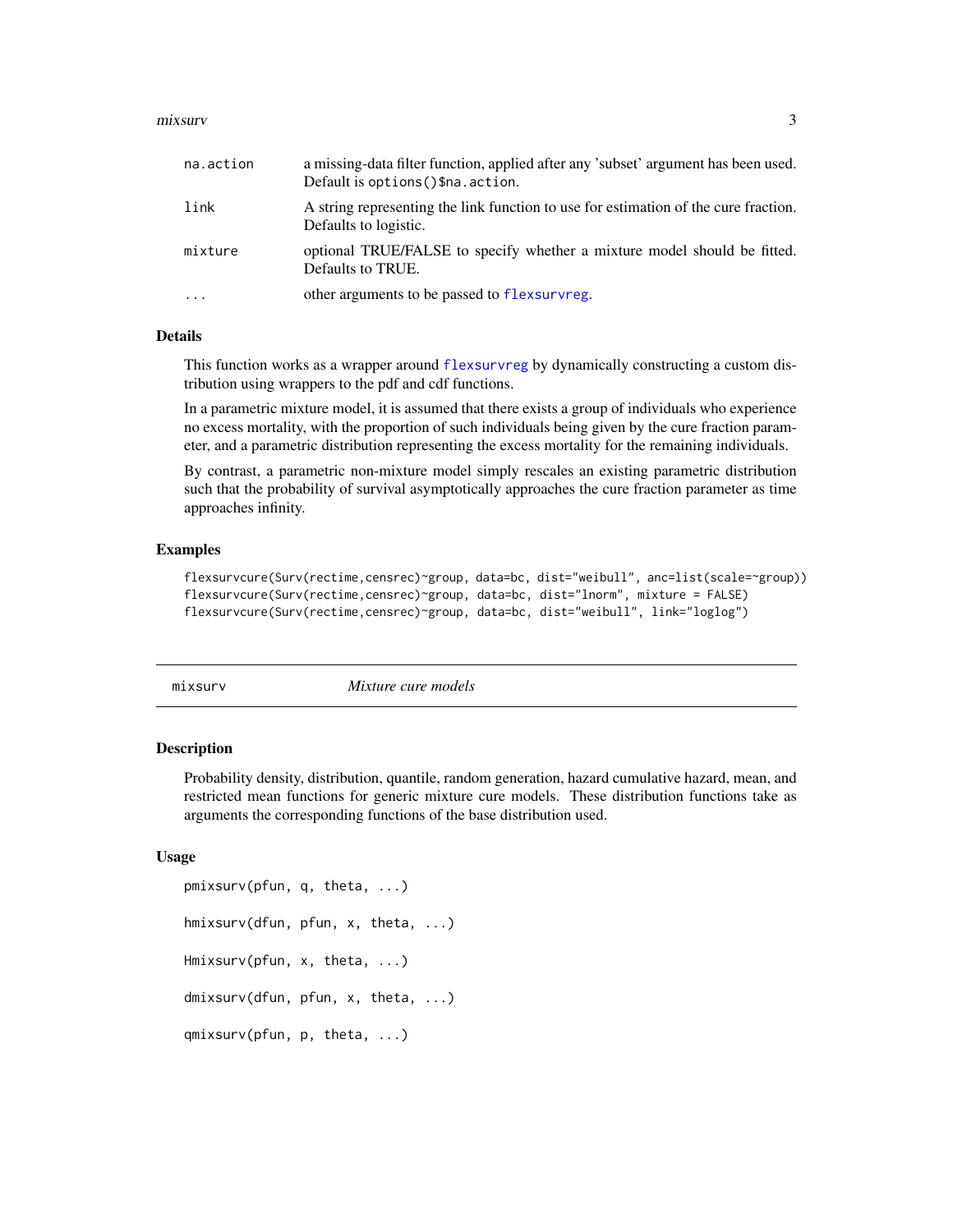#### 4 nmixsurv

```
rmixsurv(pfun, n, theta, ...)
rmst_mixsurv(pfun, t, theta, ...)
mean_mixsurv(pfun, theta, ...)
```
#### Arguments

| pfun     | The base distribution's cumulative distribution function.                      |
|----------|--------------------------------------------------------------------------------|
| theta    | The estimated cure fraction.                                                   |
| $\cdots$ | additional parameters to be passed to the pdf or cdf of the base distribution. |
| dfun     | The base distribution's probability density function.                          |
| x, q, t  | Vector of times.                                                               |
| p        | Vector of probabilities.                                                       |
| n        | Number of random numbers to simulate.                                          |

#### Value

dmixsurv gives the density, pmixsurv gives the distribution function, hmixsurv gives the hazard and Hmixsurv gives the cumulative hazard.

qmixsurv gives the quantile function, which is computed by crude numerical inversion.

rmixsurv generates random survival times by using qmixsurv on a sample of uniform random numbers. Due to the numerical root-finding involved in qmixsurv, it is slow compared to typical random number generation functions.

mean\_mixsurv and rmst\_mixsurv give the mean and restricted mean survival times, respectively.

#### Author(s)

Jordan Amdahl <jrdnmdhl@gmail.com>

nmixsurv *Non-Mixture Cure Models*

#### Description

Probability density, distribution, quantile, random generation, hazard cumulative hazard, mean, and restricted mean functions for generic non-mixture cure models. These distribution functions take as arguments the corresponding functions of the base distribution used.

<span id="page-3-0"></span>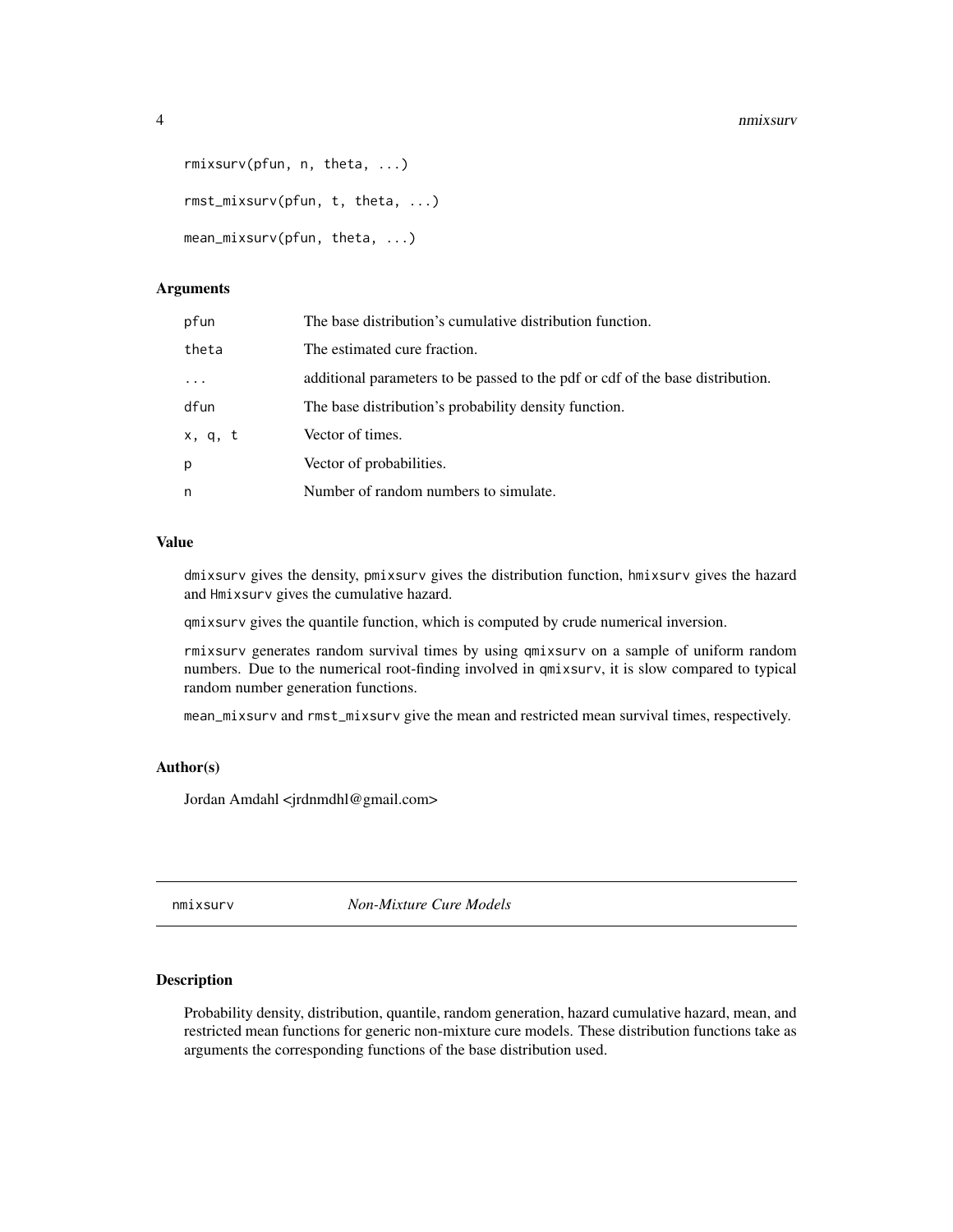#### nmixsurv 5

#### Usage

```
pnmixsurv(pfun, q, theta, ...)
hnmixsurv(dfun, x, theta, ...)
Hnmixsurv(pfun, x, theta, ...)
dnmixsurv(dfun, pfun, x, theta, ...)
qnmixsurv(pfun, p, theta, ...)
rnmixsurv(pfun, n, theta, ...)
rmst_nmixsurv(pfun, t, theta, ...)
mean_nmixsurv(pfun, theta, ...)
```
#### Arguments

| pfun    | The base distribution's cumulative distribution function.           |
|---------|---------------------------------------------------------------------|
| theta   | The estimated cure fraction.                                        |
|         | Parameters to be passed to the pdf or cdf of the base distribution. |
| dfun    | The base distribution's probability density function.               |
| x, q, t | Vector of times.                                                    |
| p       | Vector of probabilities.                                            |
| n       | Number of random numbers to simulate.                               |

#### Details

es dnmixsurv pnmixsurv qnmixsurv rnmixsurv hnmixsurv Hnmixsurv mean\_nmixsurv rmst\_nmixsurv

#### Value

dnmixsurv gives the density, pnmixsurv gives the distribution function, hnmixsurv gives the hazard and Hnmixsurv gives the cumulative hazard.

qnmixsurv gives the quantile function, which is computed by crude numerical inversion.

rnmixsurv generates random survival times by using qnmixsurv on a sample of uniform random numbers. Due to the numerical root-finding involved in qnmixsurv, it is slow compared to typical random number generation functions.

mean\_nmixsurv and rmst\_nmixsurv give the mean and restricted mean survival times, respectively.

#### Author(s)

Jordan Amdahl <jrdnmdhl@gmail.com>